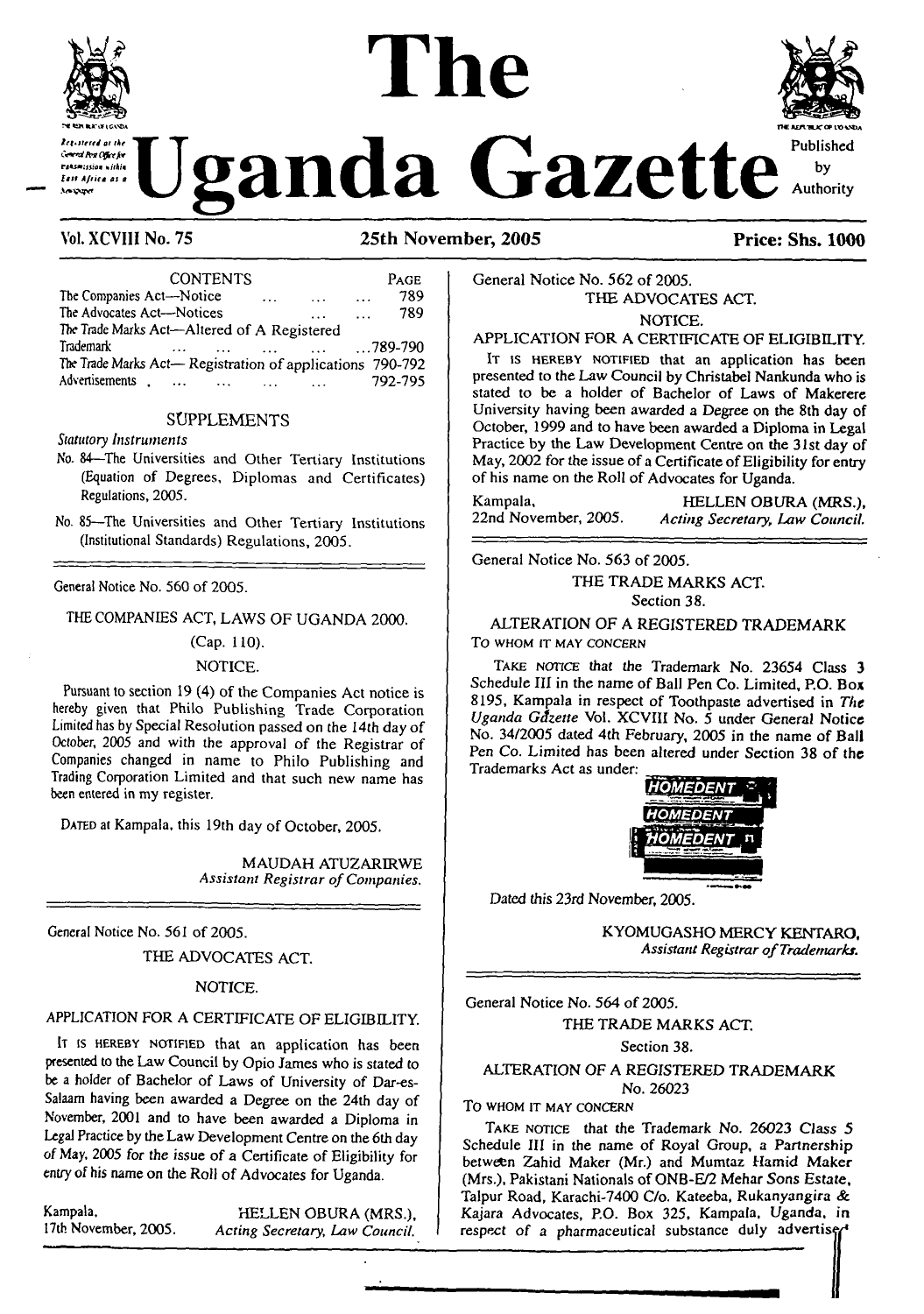in *The Uganda Gazette* under General Notice No. 284/2003 dated 26th September, 2003 in the name of Royal Group has been altered under Section 38 of the Trademarks Act as under:

# DORAN Injection **(Diclofenac Sodium B.P.)**

Dated this 18th day of November. 2005.

MAUDAH ATUZARIRWR *Assistant Registrar ofTrademarks.*

General Notice No. 565 of 2005. THE TRADE MARKS ACT. (Cap. 83). NOTICE.

NOTICE IS HEREBY GIVEN that any person who has grounds to oppose the registration of any of the marks advertised herein may within sixty days from the date of this *Gazette,* lodge a Notice of opposition on Trade Mark Form No. 6 together with a fee of Shs. 4000 in case of National applicants or USS 250 in case of Foreign applicants. The period of lodging Notice of opposition may be extended in suitable cases by the Registrar as he thinks fit upon such terms as he may direct. Formal opposition should not be lodged until after reasonable notice has been given by letter to the applicant so that he may have an opportunity to withdraw his application before the expense of opposition proceedings is incurred. Failure to give such notice will be taken into account in considering any application by the opponent for an order for costs if the opposition is uncontested by the applicant. Representations of the marks herein advertised can be inspected at the office of the Registrar of Trade Marks, Amamu House, Plot No. 5B George Street, P.O. Box 6848, Kampala.

(21) Application No. 28*11*3 in Part "A". Class 3. (54)



- (53) *Disclaimer—* Registration of this Trademark shall give no right to the exclusive use of the words BEST BEFORE and HERBAL JELLY with MORINGA except as represented.
- (59)
- (64)

(53) (59)

- (57) *Nature ofgoods* Herbal jelly.
- (73) *Name ofapplicant—* Seama Ltd.
- (77) *Address—* P.O. Box 4282, Kampala, Uganda (74)
- (22) *Date offding application—* 14th October, 2005.

| (21) | APPLICATION NO. 28172 IN PART "A". |
|------|------------------------------------|
| (52) | Class 34.                          |
|      | (54)                               |



- (64) *Association—To be* associated with TM No. 21^"
- (57) *Nature ofgoods—* Cigarettes, tobacco, tobacco padsmoker's articles, lighters, matches, and all goods included in Class 34.
- (73) *Name of applicant—* Benson & Hedges ((herA Limited.
- (77) *Address—* Globe House, 4 Temple Place, London, 2PG, United Kingdom.
- (74) C/o J.B. Byamugisha Advocates, P.O. Box *V-*Kampala-Uganda.
- (22) *Date offiling application—* 7th November, 2005.
- (21) APPLICATION NO. 28221 IN PART  $A$ <sup>"</sup>.<br>(52) Class 9.

Class 9. (54)

#### **MTN MOBILE MONEY**

```
(53)(59)
```
(64)

- (57) *Nature of goods—* Scientific, nautical, suneyin electric, photographic, cinematographic, opticl weighing, measuring, signalling, checki: (supervision), life-saving and teaching appara $\Box$ and instruments; apparatus for recording transmission or reproduction of sound or image magnetic data carriers, recording discs; automat: vending machines and mechanisms for co.:operated apparatus; cash registers, calculating machines, data processing equipment ar: computers; fire-extinguishing apparatus.
- (73) *Name of applicant —* Mobile Telephone Networks (Proprietary) Limited, a South African Company.
- (77) *Address* 216 14th Avenue, Fairland, RooderPocn. Johannesburg, Gauteng, Republic of South Africa.
- (74) C/o. Magezi, Ibale & Co Advocates, P.O. Box 10969. Kampala, Uganda.
- (22) *Date offding application—* 16th November, 2005.
- (21) Application No. 28220 in Part "A".
- (52) Class 16. (54)

## **(53) MTN BANKING**

- (59) (64)
- (57) *Nature of goods* Paper, *cardboard and goods* fiuc\* from these materials, not included in other classes, printed matter; bookbinding material; photograph', stationery; adhesives for stationery or househcl: purposes; artists' materials; paint brushes: typewriters and office requisites (except furniture. instructional and teaching material (except apparatus); plastic materials for packaging (nx included in other classes); printers' type; printing blocks.
- (73) *Name of applicant —* Mobile Telephone Networks (Proprietory) Limited, a South African Company.
- (77) *Address—* 216 14th Avenue, Fairland. RooderPocxL Johannesburg, Gauteng, Republic of South Africa.
- (74) C/o. Magezi, Ibale *& Co* Advocates. P.O. Box 10969. Kampala, Uganda.
- (22) *Date offiling application—* 16th November. 2005.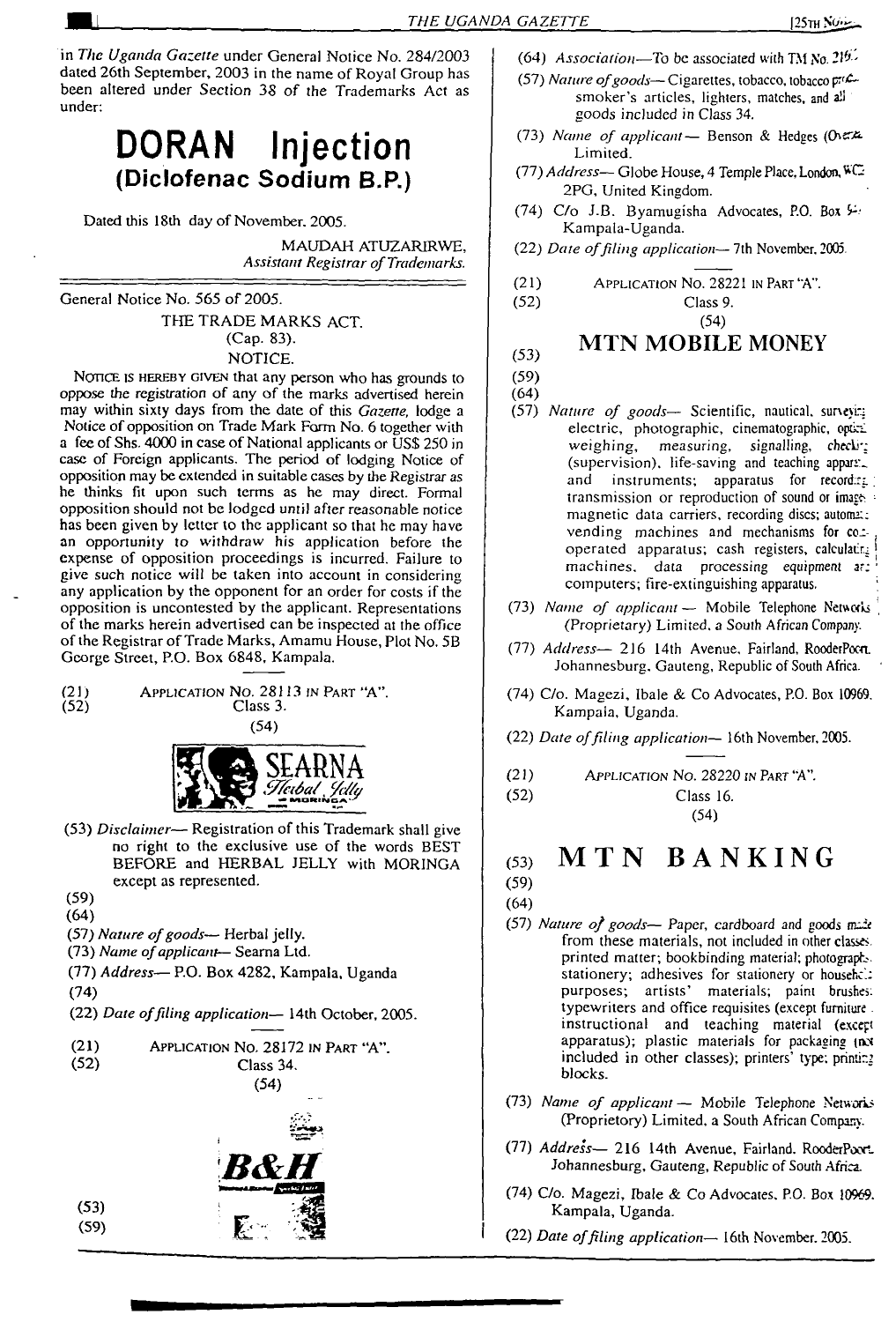# MTN BANKING

 $\{53\}$ 

159)

 $(4d)$ 

- (57) *Nature of goods—* Scientific, nautical, surveying, electric, photographic, cinematographic, optical,<br>weighing, measuring, signalling, checking measuring, signalling, checking (supervision), life-saving and teaching apparatus and instruments; apparatus for recording, transmission or reproduction of sound or images; magnetic data carriers, recording discs; automatic vending machines and mechanisms for coinoperated apparatus; cash registers, calculating machines, data processing equipment and computers; fire-extinguishing apparatus.
- (73) *Name of applicant—* Mobile Telephone Networks (Proprietory) Limited, a South African Company.
- (77) *Address—* 216 14th Avenue, Fairland. RooderPoort, Johannesburg, Gauteng, Republic of South Africa.
- (74) C/o. Magezi, Ibale & Co Advocates, P.O. Box 10969, Kampala, Uganda.
- (22) *Date offiling application—* 16th November, 2005.
- (21) Application No. 28165 in Part "A".
- (52) Class 9.

(54)

# **MEDISM ART**

(53)

- (59)
- (64)
- (57) *Nature of goods—* Computer hardware and software; computer programs; computer systems and peripherals; computer products; computer cards, integrated circuit cards, smart cards, machine readable cards, storage cards, computer network communication systems; information in or on electronic, magnetic, optical and other media; where applicable, parts, components, fittings and accessories for the aforegoing.
- (73) *Name ofapplicant—* On Track Innovations Africa (Pty) Limited.
- (77) *Address—* 10th Floor, Park on Long, 64 Long Street, Cape Town 8001, South Africa.
- (74) C/o. Magezi, Ibale & Co. Advocates, P.O. Box 10969, Kampala.
- (22) *Date offiling application—*1st November, 2005.
- (21) Application No. 28222 in Part "A".



# **MTN MOBILE MONEY**

- (53)
- (59)
- (64)
- (57) *Nature of goods—* Paper, cardboard and goods made from these materials, not included in other classes; printed matter; bookbinding material; photographs; stationery; adhesives for stationery or household purposes; artists' materials; paint brushes; typewriters and office requisites (except furniture); instructional and teaching material (except apparatus); plastic materials for packaging (not included in other classes); printers' type; printing blocks.
- (73) *Name of applicant —* Mobile Telephone Networks (Proprietory) Limited, a South African Company.
- (77) *Address—* 216 14th Avenue, Fairland, RooderPoort, Johannesburg, Gauteng, Republic of South Africa.
- (74) C/o. Magezi, Ibale & Co Advocates, P.O. Box 10969, Kampala, Uganda.
- (22) *Date offiling application—* 16th November, 2005.
- (21) Application No. 27613 in Part "A".

(52) Class 32.

# CRUSH

(54)

(53)

- (59)
- (64) *Association—* To be associated with the above Trademark Nos. 17622,23931 and 9872.
- (57) *Nature ofgoods* All goods in Class 32.
- (73) *Name ofapplicant* Atlantic Industries.
- (77) *Address—* P.O. Box 309 GT Ugland House, South Church Street, George Town, Grand Gayman, Cayman Islands, BW1 Islands.
- (74) C/o. M/s. Hunter & Greig Advocates, P.O. Box 7026, Kampala, Uganda.
- (22) *Date offiling application—* 14th March, 2005.
- (21) Application No. B. 852 in Part "B".
- (52) Class 32. (54)



- (53) *Disclaimer-* Registration of this Trade mark shall give no right to the exclusive use of the words "ORANGE", "SERVE CHILLED" and "READY TO DRINK" except as represented.
- (59)
- (64)
- (57) *Nature ofgoods—* Soft beverage.
- (73) *Name of applicant* Sri Sai Industries Limited.
- (77) *Address—* P.O. Box 24774, Kampala-Uganda.

(74)

(22) *Date offiling application—* 22nd November, 2005.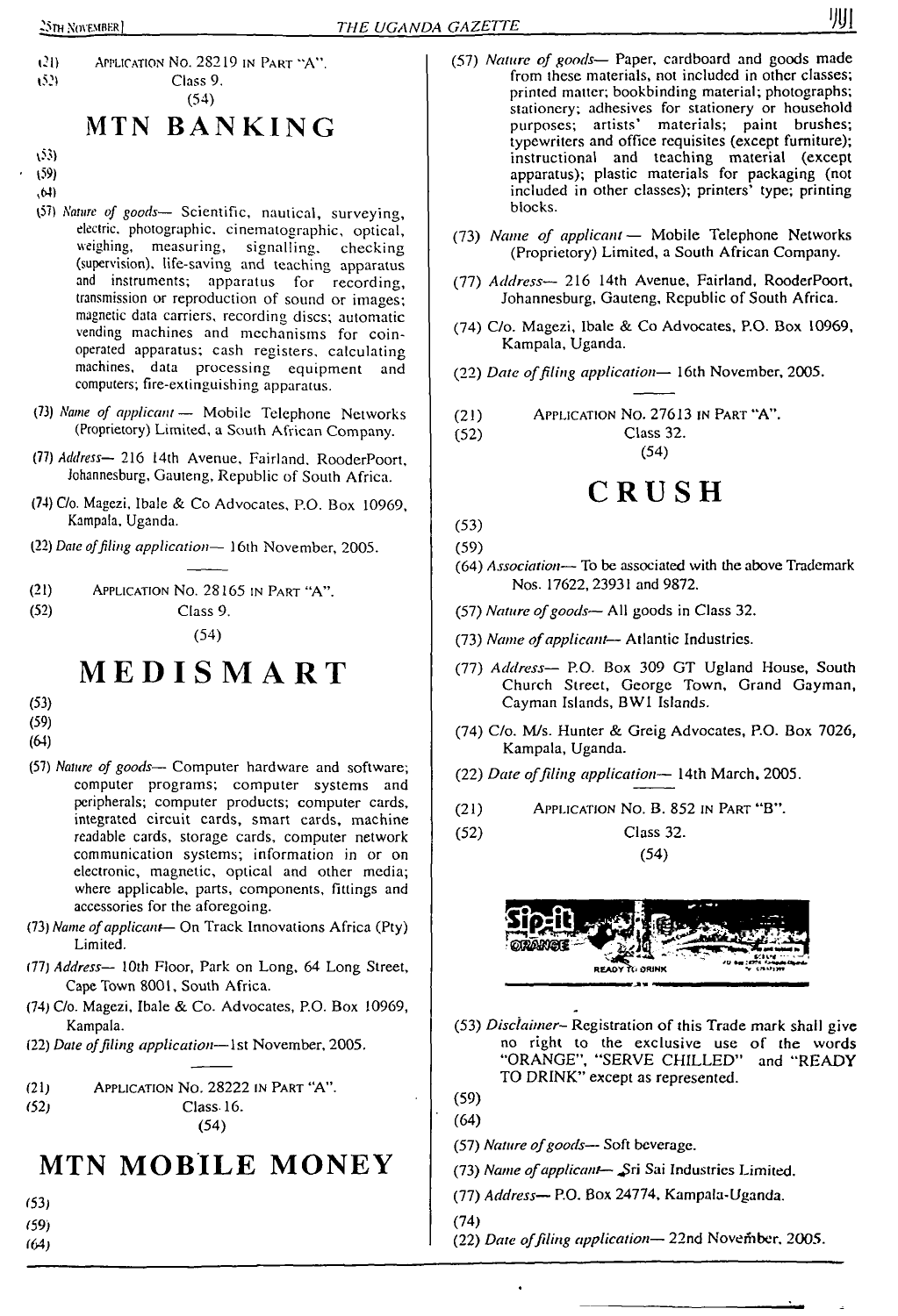

- no right to the exclusive use of the word 'VODKA\* except as represented.
- (59)
- **(64)**
- (57) *Nature ofgoods—* Alcoholic beverage (spirits and liquors).
- (73) *Name ofapplicant—* 3R International Limited.
- (77) *Address* P.O. Box 26300, Kampala-Uganda.
- **(74)**
- (22) *Date offiling application—* 21st November, 2005.

**Kampala, MAUDAH ATUZARIRWE,** 22nd November, 2005. *Assistant Registrar ofTrademarks.*

Kampala, SARAH KUSIIMA, 10th November, *2005.forAg. CommissionerLandRegistration.*

ISSUE OF SPECIAL CERTIFICATE OF TITLE. *Leasehold Register*—Volume 526 Folio 22, Plot No. 4648

NOTICE IS HEREBY GIVEN that after the expiration of one month from the publication hereof, I intend to issue in the names of Rashidi Hamisi Balya of P.O. Box 121, Masindi. a special Certificate of Title under *the* above Volume and Folio, the Certificate of Title which was originally issued

Tongue Street Masindi, Bunyoro.

having been lost.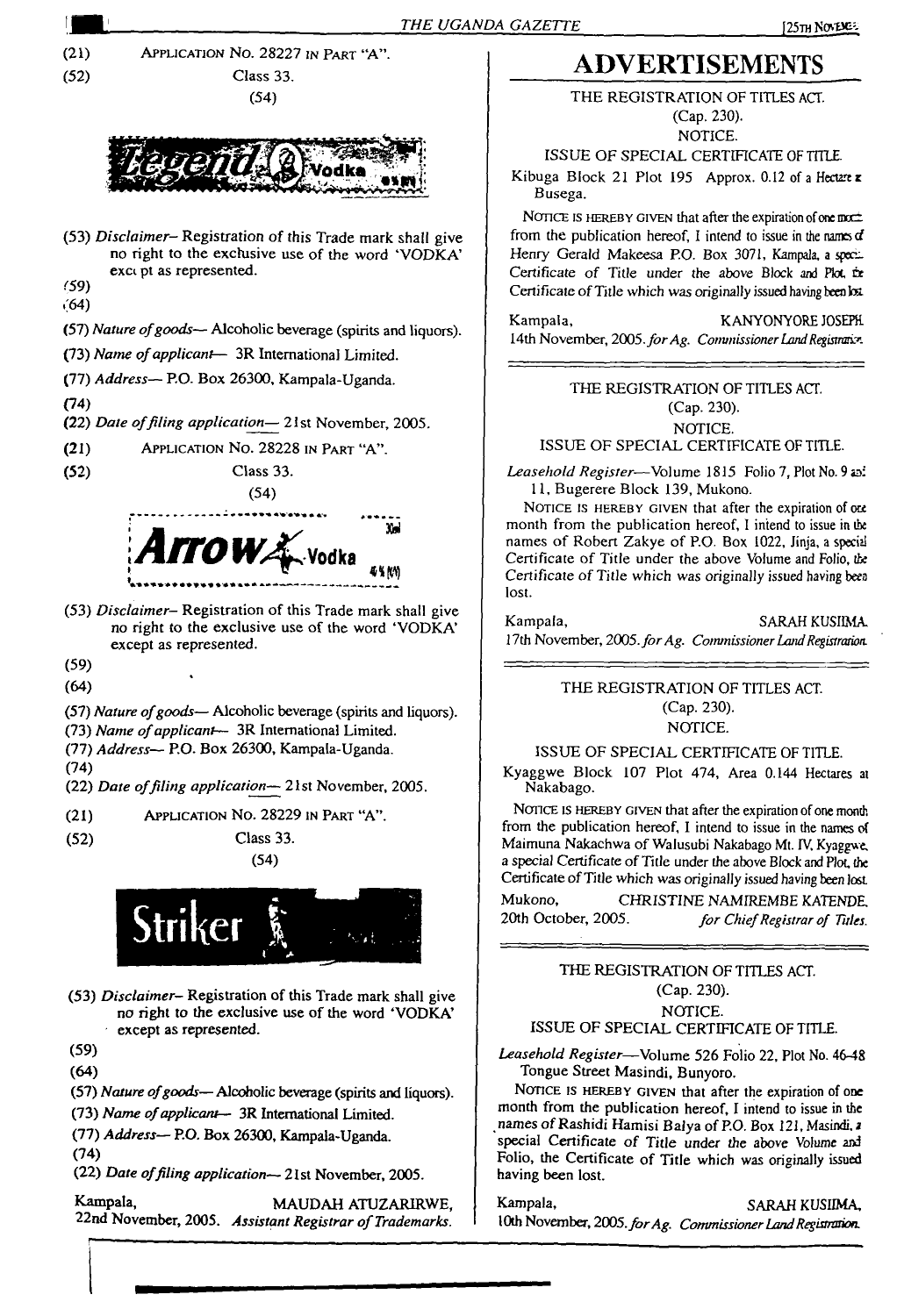#### 25th NomtBER] *THE UGANDA GAZETTE*

THE REGISTRATION OF TITLES ACT. (Cap. 230). NOTICE.

#### ISSUE OF SPECIAL CERTIFICATE OF TITLE.

Kibuga Block 32 Plot 317 Approx. 0.26 Hectares at Mutundwe.

Nonce is hereby given that after the expiration of one month from the publication hereof, I intend to issue in the names of Betty Serumaga of P.O. Box 1911, Kampala, a special Certificate of Title under the above Block and Plot, the Certificate ofTitle which was originally issued having been lost.

Kampala, DDAMULIRA AHMED, 14th November, *2005.forAg. CommissionerLand Registration.*

#### THE REGISTRATION OF TITLES ACT. (Cap. 230). NOTICE.

#### ISSUE OF SPECIAL CERTIFICATE OF TITLE.

Kyadondo Block 82 Plot 403 at Kungu.

Nonce is hereby given that after the expiration of one month from the publication hereof, I intend to issue in the names of Enosi Sempa of Bale Mut. HI, Bulemezi, a special Certificate ofTitle under the above Block and Plot, the Certificate of Title which was originally issued having been lost.

Kampala, SARAH KUSIIMA, 27th October, 2005. *forAg. Commissioner LandRegistration.*

### THE REGISTRATION OF TITLES ACT. (Cap. 230). NOTICE.

#### ISSUE OF SPECIAL CERTIFICATE OF TITLE.

Kibuga Block 33 Plot 288 Approx. 2.81 Acres at Mutundwe.

NOTICE IS HEREBY GIVEN that after the expiration of one month from the publication hereof, I intend to issue in the names of Semu Tabula, a special Certificate of Title under the above Block and Plot, the Certificate of Title which was originally issued having been lost.

Kampala, DDAMULIRA AHMED, 8th November, 2005. *forAg. Commissioner LandRegistration.*

#### THE REGISTRATION OF TITLES ACT. (Cap. 230). NOTICE.

## ISSUE OF SPECIAL CERTIFICATE OF TITLE.

Kyaggwe Block 111 Plot 179, Area 0.045 Hectares at Mawoto.

Notice is HEREBY GIVEN that after the expiration of one month from the publication hereof, I intend to issue in the names of Grace Henry Kamanyiro Kakembo c/o H. Semambo P.O. Box 281, Kampala, a special Certificate of Title under the above Block and Plot, the Certificate of Title which was originally issued having been lost.

Mukono, CHRISTINE NAMIREMBE KATENDE, 5th August, 2005. *for ChiefRegistrar of Titles.*

#### THE REGISTRATION OF TITLES ACT, 1964. (Cap. 205). NOTICE.

ISSUE OF SPECIAL CERTIFICATE OF TITLE.

Kyadondo Block 210 Plot 195 Approx. 0.15 of a Hectare.

NOTICE IS HEREBY GIVEN that after the expiration of one month from the publication hereof, I intend to issue in the names of Deborah Musisi (Administrator of the estate of late Epharaim Musisi Admn. Cause No. 38 of 1998) a special Certificate of Title under the above Block and Plot, the Certificate of Title which was originally issued having been lost.

Kampala, G.K. MPAKA, 29th September, 2005*.forAg. Commissioner LandRegistration.*

THE REGISTRATION OF TITLES ACT, 1964. (Cap. 205). NOTICE.

#### ISSUE OF SPECIAL CERTIFICATE OF TITLE.

Kyadondo Block 214 Plot 1905 Approx. 0.100 Hectares at Kisasi.

NOTICE IS HEREBY GIVEN that after the expiration of one month from the publication hereof, I intend to issue in the names of Okuni Joseph and Agnes Igoye Okuni P.O. Box 24346, Kampala, a special Certificate of Title under the above Block and Plot, the Certificate of Title which was originally issued having been lost.

Kampala, KAAHWA EDWARD TIBESIGWA,<br>14th March.2005. for Ag. Commissioner Land Registration. 14th March,2005. *forAg. Commissioner Land Registration.*

#### THE REGISTRATION OF TITLES ACT. (Cap. 230). NOTICE.

#### ISSUE OF SPECIAL CERTIFICATE OF TITLE.

Kibuga Block 7 Plot 1031 Approx. 0.185 of a Hectare at Ndeeba.

NOTICE IS HEREBY GIVEN that after the expiration of one month from the publication hereof, I intend to issue in the names of Kibuye United Group Victual Vendors (U) Limited, P.O. Box 5027, Kampala, a special Certificate of Title under the above Block and Plot, the Certificate of Title which was originally issued having been lost.

Kampala. **KANYONYORE JOSEPH.** 17th November, 2005. for Ag. Commissioner Land Registration.

#### THE REGISTRATION OF TITLES ACT. (Cap. 230). NOTICE.

#### ISSUE OF SPECIAL CERTIFICATE OF TITLE.

Kibuga Block 21 Plot 484 Approx. 0.47 Hectare at Busega.

NOTICE IS HEREBY GIVEN that after the expiration of one month from the publication hereof, I intend to issue in the names of Muhamadi Mabingo, P.O. Box 15280, Kampala, a special Certificate of Title under the above Block and Plot, the Certificate of Title which was originally issued having been lost.

Kampala, DDAMULIRA AHMED, 21st October, 2005. *forAg. CommissionerLandRegistration.*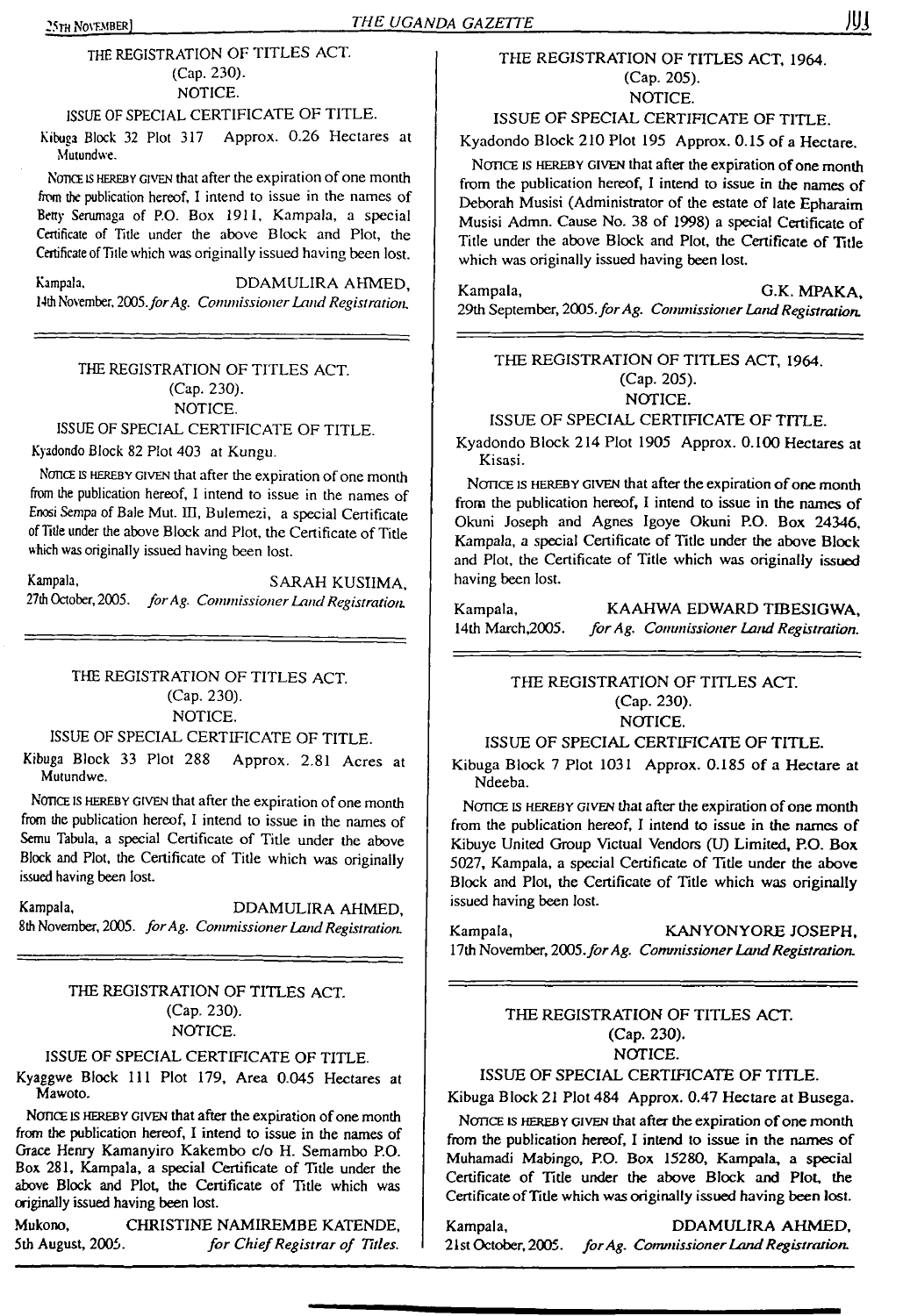#### THE REGISTRATION OF TITLES ACT. (Cap. 230). NOTICE. ISSUE OF SPECIAL CERTIFICATE OF TITLE.

*Leasehold Register—*Volume 2318 Folio 16, Plot No. 57, Perse Street Masindi.

NOTICE IS HEREBY GIVEN that after the expiration of one month from the publication hereof, I intend to issue in the names of Willy Rujumba Kahiigwa of P.O. Box 70, Masindi, a special Certificate of Title under the above Volume and Folio, the Certificate of Title which was originally issued having been lost.

Kampala, SARAH KUSIIMA, 10th November, *2005.forAg. Commissioner Land Registration.*

#### THE REGISTRATION OF TITLES ACT, 1964. (Cap. 205). NOTICE.

#### ISSUE OF SPECIAL CERTIFICATE OF TITLE.

Busiro Block 397 Plot 152 Approx. 14.0 Acres at Bweya.

NOTICE IS HEREBY GIVEN that after the expiration of one month from the publication hereof, I intend to issue in the names of Eri Kalibala, a special Certificate of Title under the above Block and Plot, the Certificate of Title which was originally issued having been lost.

Kampala, JONATHAN N. TIBISAASA, 23rd June, 2005. Commissioner Land Registration. 23rd June, 2005. *Commissioner Land Registration.*

#### THE REGISTRATION OF TITLES ACT.

#### (Cap. 230).

#### NOTICE.

#### ISSUE OF SPECIAL CERTIFICATE OF TITLE.

Kyadondo Block 261 Plot 132 Approx. 0.49 Acres at Lukuli.

NOTICE IS HEREBY GIVEN that after the expiration of one month from the publication hereof, I intend to issue in the names of Isaka Nsumba a special Certificate of Title under the above Block and Plot, the Certificate of Title which was originally issued having been lost.

Kampala, DDAMULIRA AHMED, 14th November, *2005.forAg. CommissionerLand Registration.*

#### THE REGISTRATION OF TITLES ACT. (Cap. 230). NOTICE.

#### ISSUE OF SPECIAL CERTIFICATE OF TITLE.

Kyadondo Block 199 Plot 3 Approx. 5.9 Hectares at Lubata.

NOTICE IS HEREBY GIVEN that after the expiration of one month from the publication hereof, I intend to issue in the names of Yokana K. Sendowoza of Buwoya Gomb. Mut. III Bulemezi, a special Certificate of Title under the above Block and Plot, the Certificate of Title which was originally issued having been lost.

Kampala, KAAHWA EDWARD TIBESIGWA, 13th September, 2005.*forAg. CommissionerLand Registration.*

#### THE REGISTRATION OF TITLES ACT. <sup>1964</sup> (Cap. 205). NOTICE.

ISSUE OF SPECIAL CERTIFICATE OF TITLE

*Leasehold Register—*Volume <sup>839</sup> Folio 5, Plot No - Kalema Road. Ntinda.

NOTICE IS HEREBY GIVEN that after the expiration of  $C2$ month from the publication hereof, I intend to issue in  $\mathfrak{c}$ : names of Ignatius Kangave Musazi of P.O. Box F'X. Kampala, a special Certificate of Title under the aber: Volume and Folio, the Certificate of Title which <sup>52</sup> originally issued having been lost.

Kampala. SARAH KUSINA 10th October, 2005. for Ag. Commissioner Land Registrativ-

#### THE REGISTRATION OF TITLES ACT. (Cap. 230).

## NOTICE.

#### ISSUE OF SPECIAL CERTIFICATE OF TITLE.

Mawokota Block 38 Plot 13 Approx. 2.0 Acres at Kasanak i Nansese. |

NOTICE IS HEREBY GIVEN that after the expiration of one morth from the publication hereof, I intend to issue in the names of George Kyeswa a special Certificate of Title under the abo^e Block and Plot, the Certificate of Title which was originally issued having been lost.

Kampala, DDAMULIRA AHMED. 18th November, *2005.forAg. Commissioner LandRegistration. ;*

#### THE REGISTRATION OF TITLES ACT.

(Cap. 230).

#### NOTICE.

#### ISSUE OF SPECIAL CERTIFICATE OF TITLE.

Gomba Block 28 Plot 1.

NOTICE IS HEREBY GIVEN that after the expiration of one month from the publication hereof, I intend to issue in the names of John Baptist Kagolo of Kyengera, Busiro, a special Certificate of Title under the above Block and Plot, the Certificate of Title which was originally issued having been lost.

Kampala, EDWARD KARJBWENDE 22nd November, 2005. *for Commissioner Land Registration.*

> THE REGISTRATION OF TITLES ACT. (Cap. 230).

#### NOTICE.

#### ISSUE OF SPECIAL CERTIFICATE OF TITLE.

Kyadondo Block 250 Plot 731 Approx. 0.214 of an Acre.

NOTICE IS HEREBY GIVEN that after the expiration of one month from the publication hereof, I intend to issue in the names of Rita Bawemuse Naduli Teyerula P.O. Box 30390. Kampala, a special Certificate of Title under the above Block and Plot, the Certificate of Title which was originally issued having been lost.

Kampala, MPAKA GEORGE KWIRIKAGIRA,<br>23rd June, 2005. for Ag. Commissioner Land Registration 23rd *June, 2005. forAg. Commissioner Land Registration*